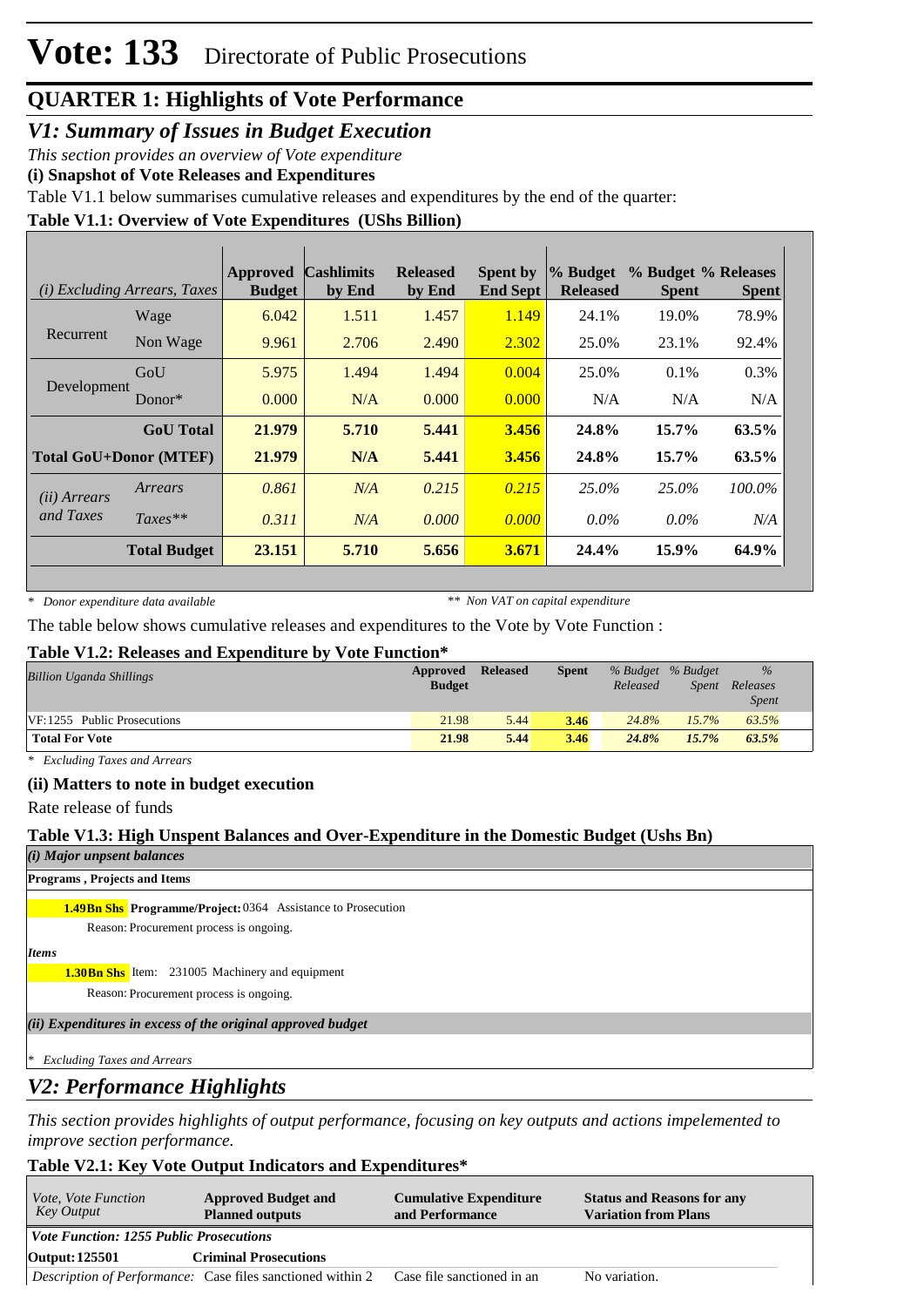| Vote, Vote Function<br><b>Key Output</b>                                                                    | <b>Approved Budget and</b><br><b>Planned outputs</b>                                                                                                                                                                                                  |       | <b>Cumulative Expenditure</b><br>and Performance                                                                                                                                                                                         |                  | <b>Status and Reasons for any</b><br><b>Variation from Plans</b>                                                                                                          |                |  |  |
|-------------------------------------------------------------------------------------------------------------|-------------------------------------------------------------------------------------------------------------------------------------------------------------------------------------------------------------------------------------------------------|-------|------------------------------------------------------------------------------------------------------------------------------------------------------------------------------------------------------------------------------------------|------------------|---------------------------------------------------------------------------------------------------------------------------------------------------------------------------|----------------|--|--|
|                                                                                                             | days.<br>Case files for a decision to<br>30 days.<br>Prosecution-led investigations<br>concluded within 120 days.                                                                                                                                     |       | average time of 2 days.<br>Cases file for a decision to<br>prosecute or not, perused within prosecute or not perused in an<br>average time of 30 days.<br>Prosecution-led-investigations<br>concluded in an average time of<br>120 days. |                  |                                                                                                                                                                           |                |  |  |
| Performance Indicators:                                                                                     |                                                                                                                                                                                                                                                       |       |                                                                                                                                                                                                                                          |                  |                                                                                                                                                                           |                |  |  |
| Average time (days) taken to<br>sanction a case to file                                                     |                                                                                                                                                                                                                                                       | 2     |                                                                                                                                                                                                                                          | 2                |                                                                                                                                                                           |                |  |  |
| Average time (days) taken to<br>peruse a case file for a                                                    |                                                                                                                                                                                                                                                       | 30    |                                                                                                                                                                                                                                          | 30               |                                                                                                                                                                           |                |  |  |
| decision to prosecute or not<br>Average time (days) taken to<br>conclude prosecution-led-<br>investigations |                                                                                                                                                                                                                                                       | 120   |                                                                                                                                                                                                                                          | 120              |                                                                                                                                                                           |                |  |  |
| <b>Output Cost:</b>                                                                                         | <b>UShs Bn:</b>                                                                                                                                                                                                                                       | 4.276 | UShs Bn:                                                                                                                                                                                                                                 | 0.909            | % Budget Spent:                                                                                                                                                           | 21.3%          |  |  |
| <b>Output: 125503</b>                                                                                       | <b>International Affairs &amp; Field Operations</b>                                                                                                                                                                                                   |       |                                                                                                                                                                                                                                          |                  |                                                                                                                                                                           |                |  |  |
| <i>Description of Performance:</i> 4 supervisory visits carried out                                         | in field offices.<br>50% of reported cross-border<br>cases prosecuted.<br><b>Incoming Mutual Legal</b><br>Assistance requests responded<br>to in an average of 30 days.                                                                               |       | Nil.<br>51% of cross-border cases<br>prosecuted<br><b>Incoming Mutual Legal</b><br>Assistance requests responded<br>to in an average time of 30 days                                                                                     |                  | Opening of stations is awaiting<br>recruitment of State Attorneys.                                                                                                        |                |  |  |
| Performance Indicators:                                                                                     |                                                                                                                                                                                                                                                       |       |                                                                                                                                                                                                                                          |                  |                                                                                                                                                                           |                |  |  |
| Proportion (%) of cross<br>border cases prosecuted                                                          |                                                                                                                                                                                                                                                       | 50    |                                                                                                                                                                                                                                          | 51               |                                                                                                                                                                           |                |  |  |
| Number of new DPP offices<br>opened                                                                         |                                                                                                                                                                                                                                                       | 5     |                                                                                                                                                                                                                                          | $\boldsymbol{0}$ |                                                                                                                                                                           |                |  |  |
| Time (days) taken to<br>respond to incoming Mutual<br>Legal Assistance requests                             |                                                                                                                                                                                                                                                       | 30    |                                                                                                                                                                                                                                          | 30               |                                                                                                                                                                           |                |  |  |
| <b>Output Cost:</b>                                                                                         | UShs Bn:                                                                                                                                                                                                                                              | 5.312 | <b>UShs Bn:</b>                                                                                                                                                                                                                          |                  | 1.219 % Budget Spent:                                                                                                                                                     | 22.9%          |  |  |
| Output: 125505                                                                                              | <b>Inspection and Quality Assurance</b>                                                                                                                                                                                                               |       |                                                                                                                                                                                                                                          |                  |                                                                                                                                                                           |                |  |  |
| Description of Performance: 80% of the Directorate's offices 80% of DPP offices met                         | meet minimum performance minimum performance<br>standards (quality of legal<br>opinions).<br>80% of public complaints<br>against criminal justice<br>processes addressed.<br>60% of complaints against staff<br>performance and conduct<br>addressed. |       | standards (quality of legal.<br>82% of Public Complaints<br>against criminal justice<br>processes were addressed.<br>60% of Public Complaints<br>against staff performance and<br>conduct addressed.                                     |                  | Above average performance in<br>addressing public complaints<br>against criminal justice<br>processes was realised as a<br>result of introduction of regional<br>offices. |                |  |  |
| Performance Indicators:                                                                                     |                                                                                                                                                                                                                                                       |       |                                                                                                                                                                                                                                          |                  |                                                                                                                                                                           |                |  |  |
| Proportion(%) of public<br>complaints against staff<br>performance and conduct<br>addressed                 |                                                                                                                                                                                                                                                       | 60    |                                                                                                                                                                                                                                          | 60               |                                                                                                                                                                           |                |  |  |
| Proportion (%) of public<br>complaints against criminal<br>justice processes addressed                      |                                                                                                                                                                                                                                                       | 80    |                                                                                                                                                                                                                                          | 82               |                                                                                                                                                                           |                |  |  |
| Proportion (%) of offices that<br>meet minimum performance<br>standards(quality of legal<br>opinions)       |                                                                                                                                                                                                                                                       | 80    |                                                                                                                                                                                                                                          | 80               |                                                                                                                                                                           |                |  |  |
| <b>Output Cost:</b>                                                                                         | UShs Bn:                                                                                                                                                                                                                                              | 0.686 | UShs Bn:                                                                                                                                                                                                                                 | 0.117            | % Budget Spent:                                                                                                                                                           | 17.1%          |  |  |
| <b>Vote Function Cost</b><br><b>Cost of Vote Services:</b>                                                  | <b>UShs Bn:</b><br>UShs Bn:                                                                                                                                                                                                                           |       | 21.979 UShs Bn:<br>21.979 UShs Bn:                                                                                                                                                                                                       | 3.456<br>3.456   | % Budget Spent:<br>% Budget Spent:                                                                                                                                        | 15.7%<br>15.7% |  |  |

*\* Excluding Taxes and Arrears*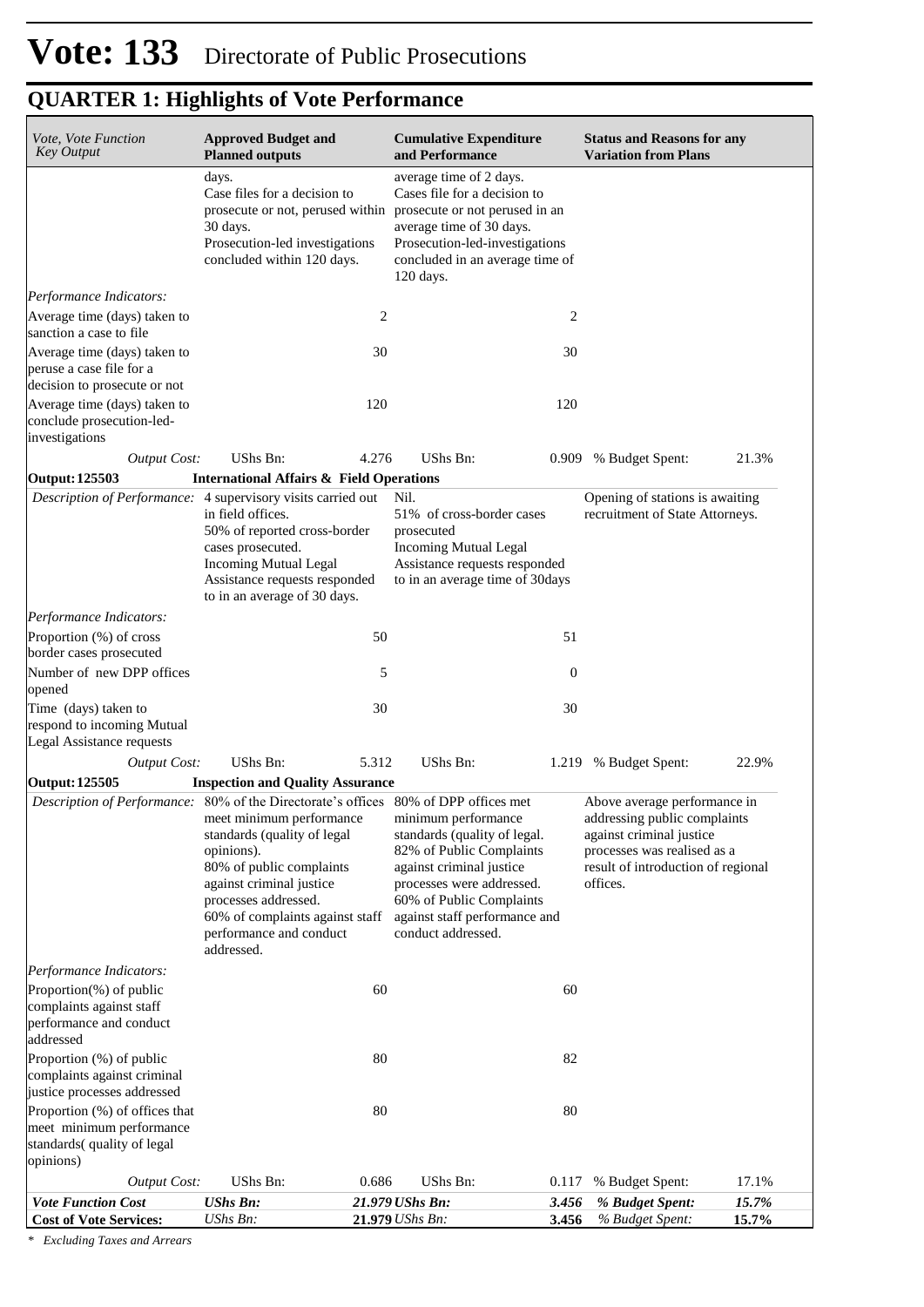There is need for;

-Timely release of funds

-Continuous training in data collection

### **Table V2.2: Implementing Actions to Improve Vote Performance**

| <b>Planned Actions:</b>                                                                                | <b>Actual Actions:</b> | <b>Reasons for Variation</b>             |
|--------------------------------------------------------------------------------------------------------|------------------------|------------------------------------------|
| Vote: 133 Directorate of Public Prosecutions                                                           |                        |                                          |
| Vote Function: 12.55 Public Prosecutions                                                               |                        |                                          |
| Procure 4 pickups for the four up-country Nil.<br>DPP offices and one station wagon car for<br>the DPP |                        | Procurement initiated.                   |
| Vote: 133 Directorate of Public Prosecutions                                                           |                        |                                          |
| Vote Function: 12.55 Public Prosecutions                                                               |                        |                                          |
| open 5 new field offices                                                                               | Nil                    | Awaiting recruitment of State Attorneys. |
| 1D/DPP, 9PSAs, 20 SSAs 40 SAs, 30<br>Secreatries, 5 Office Attendants'<br>recruitment innitiated.      | Nil.                   | Recruitment process is ongoing.          |

## *V3: Details of Releases and Expenditure*

*This section provides a comprehensive summary of the outputs delivered by the Vote and further details of Vote expenditures by Vote Function and Expenditure Item.*

### **Table V3.1: GoU Releases and Expenditure by Output\***

| Approved<br><b>Billion Uganda Shillings</b>                      |               | <b>Released</b> | <b>Spent</b> | $%$ GoU                   | $%$ GoU                       | $%$ GoU                  |  |
|------------------------------------------------------------------|---------------|-----------------|--------------|---------------------------|-------------------------------|--------------------------|--|
|                                                                  | <b>Budget</b> |                 |              | <b>Budget</b><br>Released | <b>Budget</b><br><i>Spent</i> | Releases<br><i>Spent</i> |  |
| VF:1255 Public Prosecutions                                      | 21.98         | 5.44            | 3.46         | 24.8%                     | 15.7%                         | 63.5%                    |  |
| Class: Outputs Provided                                          | 16.00         | 3.95            | 3.45         | 24.7%                     | 21.6%                         | 87.4%                    |  |
| 125501 Criminal Prosecutions                                     | 4.28          | 1.07            | 0.91         | $25.0\%$                  | 21.3%                         | 85.0%                    |  |
| 125502 Information Management and Communication                  | 0.95          | 0.24            | 0.19         | $25.0\%$                  | 20.4%                         | 81.8%                    |  |
| 125503 International Affairs & Field Operations                  | 5.31          | 1.29            | 1.22         | 24.2%                     | 22.9%                         | 94.6%                    |  |
| 125504 Human Resource and Admnistration support                  | 3.87          | 0.95            | 0.83         | 24.7%                     | 21.4%                         | 86.8%                    |  |
| 125505 Inspection and Quality Assurance                          | 0.69          | 0.17            | 0.12         | $25.0\%$                  | 17.1%                         | 68.5%                    |  |
| 125506 Internal Audit                                            | 0.06          | 0.01            | 0.01         | $25.0\%$                  | $10.4\%$                      | 41.5%                    |  |
| 125507 Prosecution led Investigation                             | 0.85          | 0.21            | 0.18         | 25.0%                     | 20.9%                         | 83.7%                    |  |
| Class: Capital Purchases                                         | 5.98          | 1.49            | 0.00         | $25.0\%$                  | $0.1\%$                       | 0.3%                     |  |
| 125575 Purchase of Motor Vehicles and Other Transport Equipment  | 0.50          | 0.02            | 0.00         | $4.0\%$                   | $0.0\%$                       | $0.0\%$                  |  |
| 125576 Purchase of Office and ICT Equipment, including Software  | 4.98          | 1.31            | 0.00         | 26.3%                     | $0.1\%$                       | 0.3%                     |  |
| 125578 Purchase of Office and Residential Furniture and Fittings | 0.50          | 0.17            | 0.00         | 33.2%                     | $0.0\%$                       | $0.0\%$                  |  |
| <b>Total For Vote</b>                                            | 21.98         | 5.44            | 3.46         | 24.8%                     | 15.7%                         | 63.5%                    |  |

*\* Excluding Taxes and Arrears*

### **Table V3.2: 2015/16 GoU Expenditure by Item**

| Approved<br><b>Budget</b> | <b>Releases</b> | <b>Expend-</b><br>iture | % Budged<br><b>Released</b> | % Budget<br><b>Spent</b> | %Releases<br><b>Spent</b> |
|---------------------------|-----------------|-------------------------|-----------------------------|--------------------------|---------------------------|
| <b>16.00</b>              | 3.95            | 3.45                    | 24.7%                       | 21.6%                    | 87.4%                     |
| 5.93                      | 1.44            | 1.14                    | 24.3%                       | 19.1%                    | 78.7%                     |
| 1.59                      | 0.40            | 0.40                    | 25.0%                       | 25.0%                    | 99.9%                     |
| 0.11                      | 0.01            | 0.01                    | 12.6%                       | 12.6%                    | 100.0%                    |
| 0.12                      | 0.03            | 0.03                    | 25.0%                       | 24.6%                    | 98.5%                     |
| 0.20                      | 0.05            | 0.05                    | 25.0%                       | 23.4%                    | 93.7%                     |
| 0.09                      | 0.02            | 0.02                    | 25.0%                       | 24.8%                    | 99.2%                     |
| 0.22                      | 0.06            | 0.05                    | 25.0%                       | 23.7%                    | 94.6%                     |
| 0.48                      | 0.12            | 0.12                    | 25.0%                       | 24.8%                    | 99.3%                     |
| 0.06                      | 0.02            | 0.02                    | 25.0%                       | 25.0%                    | 100.0%                    |
| 1.34                      | 0.33            | 0.33                    | 25.0%                       | 25.0%                    | 100.0%                    |
| 0.03                      | 0.01            | 0.00                    | 25.0%                       | 15.5%                    | 61.8%                     |
| 0.15                      | 0.04            | 0.04                    | 25.0%                       | 25.4%                    | 101.8%                    |
| 0.22                      | 0.06            | 0.06                    | 25.0%                       | 24.9%                    | 99.7%                     |
| 0.87                      | 0.22            | 0.16                    | 25.0%                       | 18.1%                    | 72.6%                     |
| 0.15                      | 0.04            | 0.03                    | 25.0%                       | 21.6%                    | 86.4%                     |
| 0.03                      | 0.01            | 0.01                    | 25.0%                       | 24.9%                    | 99.6%                     |
|                           |                 |                         |                             |                          |                           |